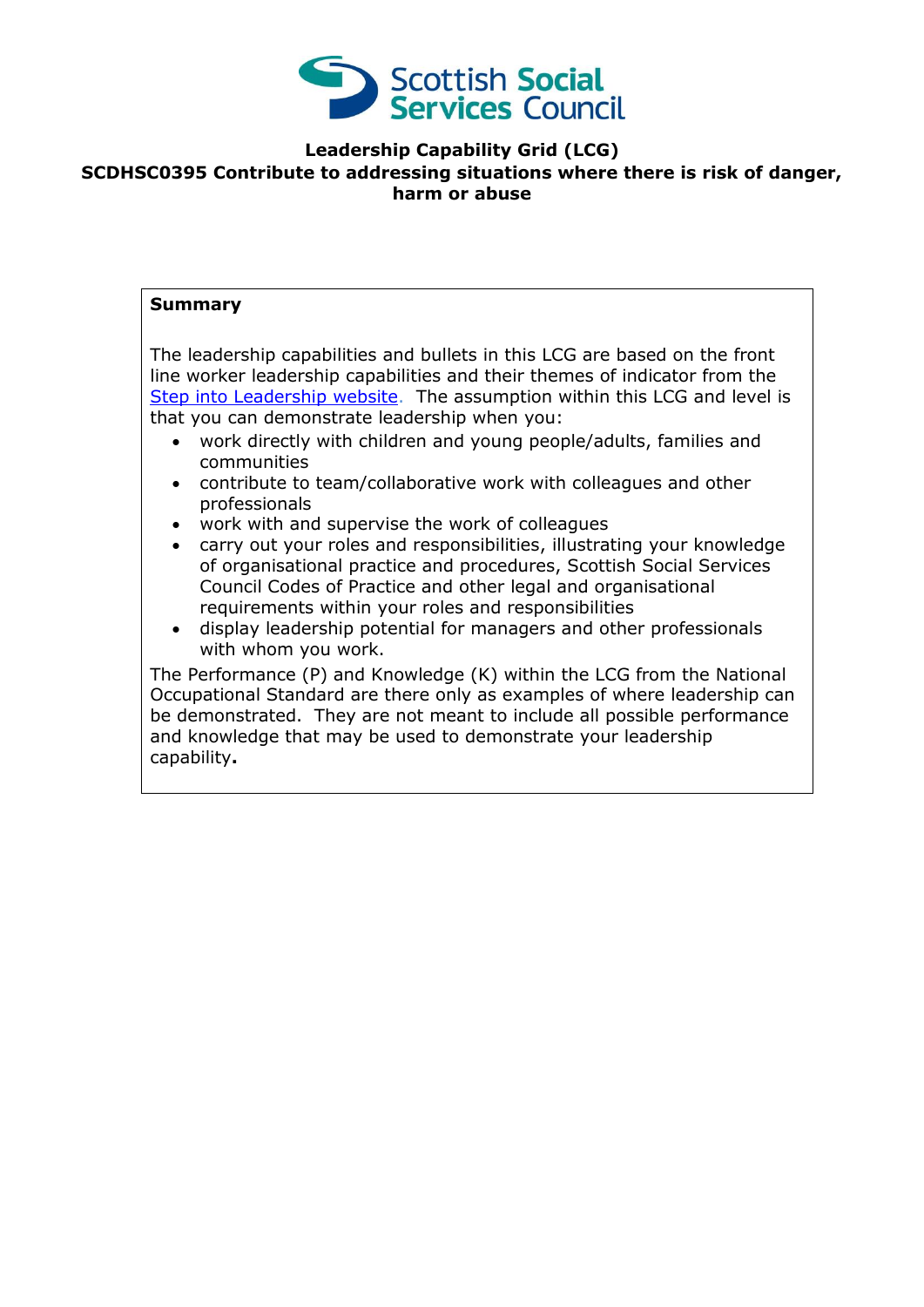

# **Leadership Capability Grid (LCG)**

### **SCDHSC0395 Contribute to addressing situations where there is risk of danger, harm or abuse**

| Leadership<br>capabilities         | When contributing to addressing situations where there is risk of<br>danger, harm or abuse you can demonstrate leadership capabilities<br>by:                                                                                                                                                                                                                                                                                                                                                                                                                                                                                                                                                                                                                                                                                                                                                                                                                                                                                 |
|------------------------------------|-------------------------------------------------------------------------------------------------------------------------------------------------------------------------------------------------------------------------------------------------------------------------------------------------------------------------------------------------------------------------------------------------------------------------------------------------------------------------------------------------------------------------------------------------------------------------------------------------------------------------------------------------------------------------------------------------------------------------------------------------------------------------------------------------------------------------------------------------------------------------------------------------------------------------------------------------------------------------------------------------------------------------------|
| <b>Vision</b>                      | Providing a vision for those with whom you work and your organisation<br>when you:<br>• See how best to make a difference when providing active support ( $P2,5$ -<br>6, 10-12, 14, 16, 21, 25-26; K1-5, 11, 16, 24-25, 42-43, 55-57)<br>Communicate and promote ownership of the vision when providing<br>active support (P2,5-6,10-12,14,16,21,25-26; K1-5,11,16,24-25,42-<br>43,55-57), seeking support and assistance (P7,13; K20), working with<br>others (P2,<br>5-6,17,25-27) and recording and reporting (P8-9,18-19,28-29; K32-34,<br>$50 - 51$<br>Promote social service values through active participation and<br>$\bullet$<br>personalisation (P2,5-6,10-12,14,16,21,25-26; K1-5,11,16,24-25,42-<br>43, 55-57), working with others (P2,5-7,13,17,20,25-27) and recording<br>and reporting (P8-9,18-19,28-29; K32-34,50-51)<br>See the bigger picture when demonstrating knowledge and practice of<br>$\bullet$<br>organisational, local and national policies and procedures (All P,10; K6,<br>8-9,26-27,32-34) |
| Self-<br>leadership                | Displaying self leadership when you:<br>• Demonstrate and adapt leadership when contributing to addressing<br>situations where there is risk of danger, harm or abuse (All $P$ ; K23)<br>Improve own leadership by seeking advice $(P7, 13, 20; K20)$ , through<br>evaluation and self-reflection (P1,20,24; K23,35-37,59)<br>Take intelligent risks when contributing to addressing situations where<br>$\bullet$<br>there is risk of danger, harm or abuse $(P1, 3-6, 10-16, 21-28; K26-31,$<br>41-48,53-57)<br>Demonstrate and promote resilience $(P1, 3-6, 10-16, 21-28; K3, 4, 19, 30)$<br>Challenge discrimination and oppression $(K1, 4, 30, 38)$<br>$\bullet$                                                                                                                                                                                                                                                                                                                                                       |
| <b>Motivating</b><br>and inspiring | Motivating and inspiring others when you:<br>Inspire people by personal example (P2,5-6,10-12,14,16-17,21,25-27;<br>$K14-20$ )<br>Recognise and value the contribution of others (P2,5-6,10-12,14,16-17,<br>21,25-27; K9-10,20,37)<br>• Support the creation of a learning and performance culture ( $P2,5-6$ ,<br>10-12,14,16-17,21,25-27; K16-20,23)                                                                                                                                                                                                                                                                                                                                                                                                                                                                                                                                                                                                                                                                        |